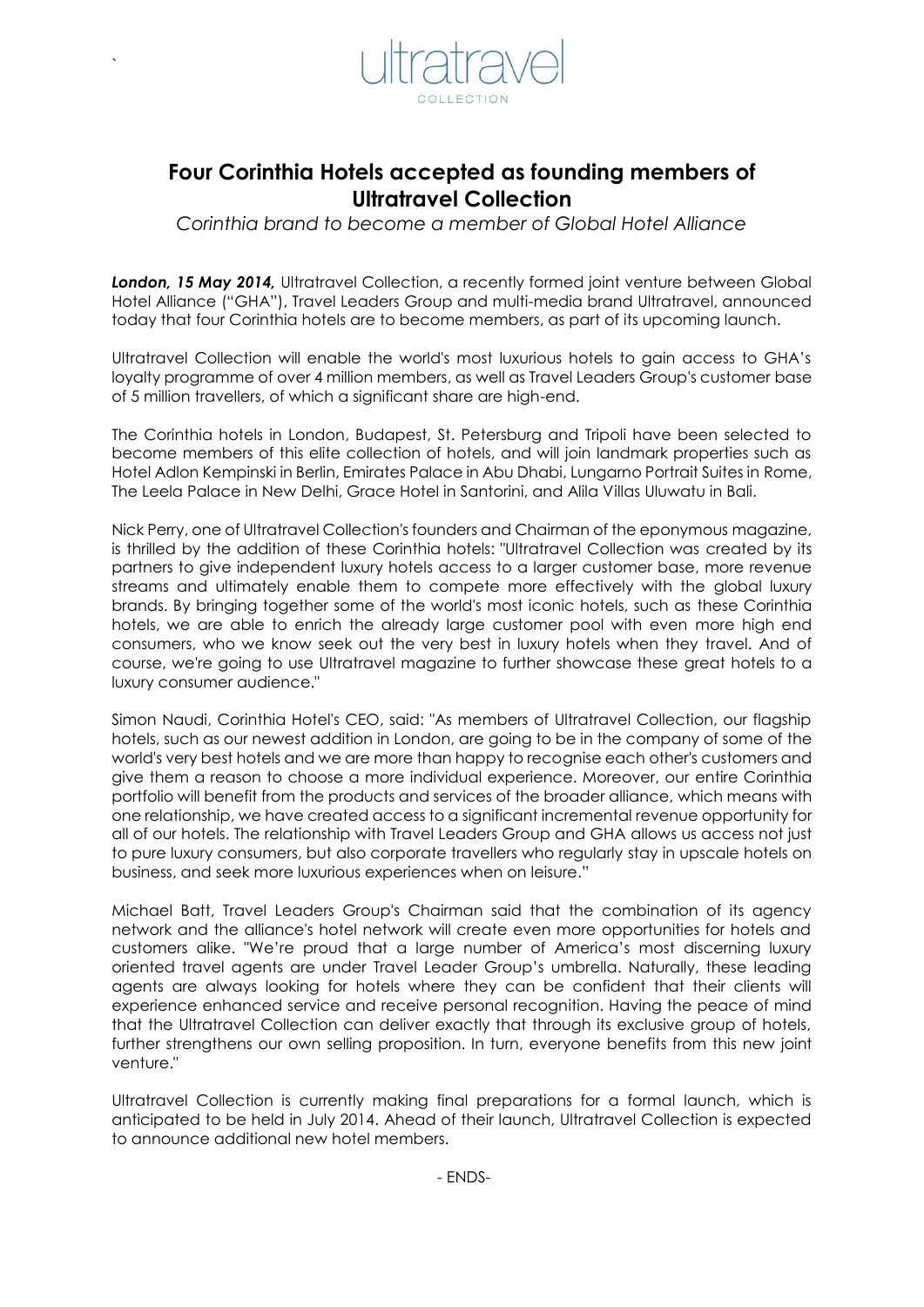

## **Editor's Note:**

`

## **About Ultratravel Collection**

Membership in Ultratravel Collection is reserved for the very best hotels and resorts in the world: genuinely luxurious and iconic properties that deliver the finest service and personalised guest experiences. Member hotels share an integrated platform for guest recognition, benefiting from the reach of the GHA Discovery loyalty programme operated by Global Hotel Alliance, as well as special relationships with Ultratravel Collection's other founding partners, Travel Leaders Group and the multi-media brand, Ultratravel. For more information visit [www.ultratravelcollection.com](http://www.ultratravelcollection.com/)

## **About Global Hotel Alliance**

Based on the airline alliance model, Global Hotel Alliance (GHA) is today the world's largest alliance of independent hotel brands. GHA uses a shared technology platform to drive incremental revenues and create cost savings for its member brands, while offering all the benefits of a multi-brand loyalty programme, GHA Discovery, which has over 4 million members. GHA's member brands are currently: Alila, Anantara, Art Series, AVANI, Corinthia, Doyle Collection, First, GLO, Individual Collection, Kempinski, The Leela, Lungarno Collection, Marco Polo, Mokara, Omni, Pan Pacific, PARKROYAL, Per AQUUM, QT, Rydges, Rixos, Shaza, Tangram, Thon, Tivoli and Ultratravel Collection encompassing 450 upscale and luxury hotels with over 100'000 rooms across 63 different countries. For more information visit [www.gha.com](http://www.ghadiscovery.com/)

#### **About Travel Leaders Group**

Travel Leaders Group is transforming travel with a commitment to our vacation and business travel clients via our progressive approach toward each unique travel experience. Having already assisted millions of travelers – through our beginnings as Carlson Leisure Group, a division of Carlson Companies, TraveLeaders and Tzell Travel Group and through the additions of Nexion, Protravel International and Vacation.com – Travel Leaders Group manages leisure, business and franchise travel operations under a variety of diversified divisions and brands. With sales of approximately \$20 billion, Travel Leaders Group not only ranks as the #1 corporate travel management company by *Business Travel News*, but it is also among the top ten travel companies on the 2013 *Travel Weekly* Power List. In 2013, *Entrepreneur* ranked a Travel Leaders Franchise Brand #1 in the category of "Travel Agencies-Miscellaneous." For more information visit [www.travelleadersgroup.com](http://www.travelleadersgroup.com/)

# **About Ultratravel**

Ultratravel is a multi-media brand launched in 2004 and is therefore celebrating its tenth anniversary this year. First launched in the United Kingdom alongside best-selling upscale daily newspaper Daily Telegraph, Ultratravel magazine now has editions in the Middle East in English and Arabic – and in the United States. The UK edition of Ultratravel was last month voted Newspaper Supplement of the Year in the 2014 Newspaper Awards. The brand now encompasses the ultra.travel community website, ULTRAs Awards, Ultratravel Currency Card and Ultratravel Forums. An Ultratravel TV programme is also being developed in the UK.